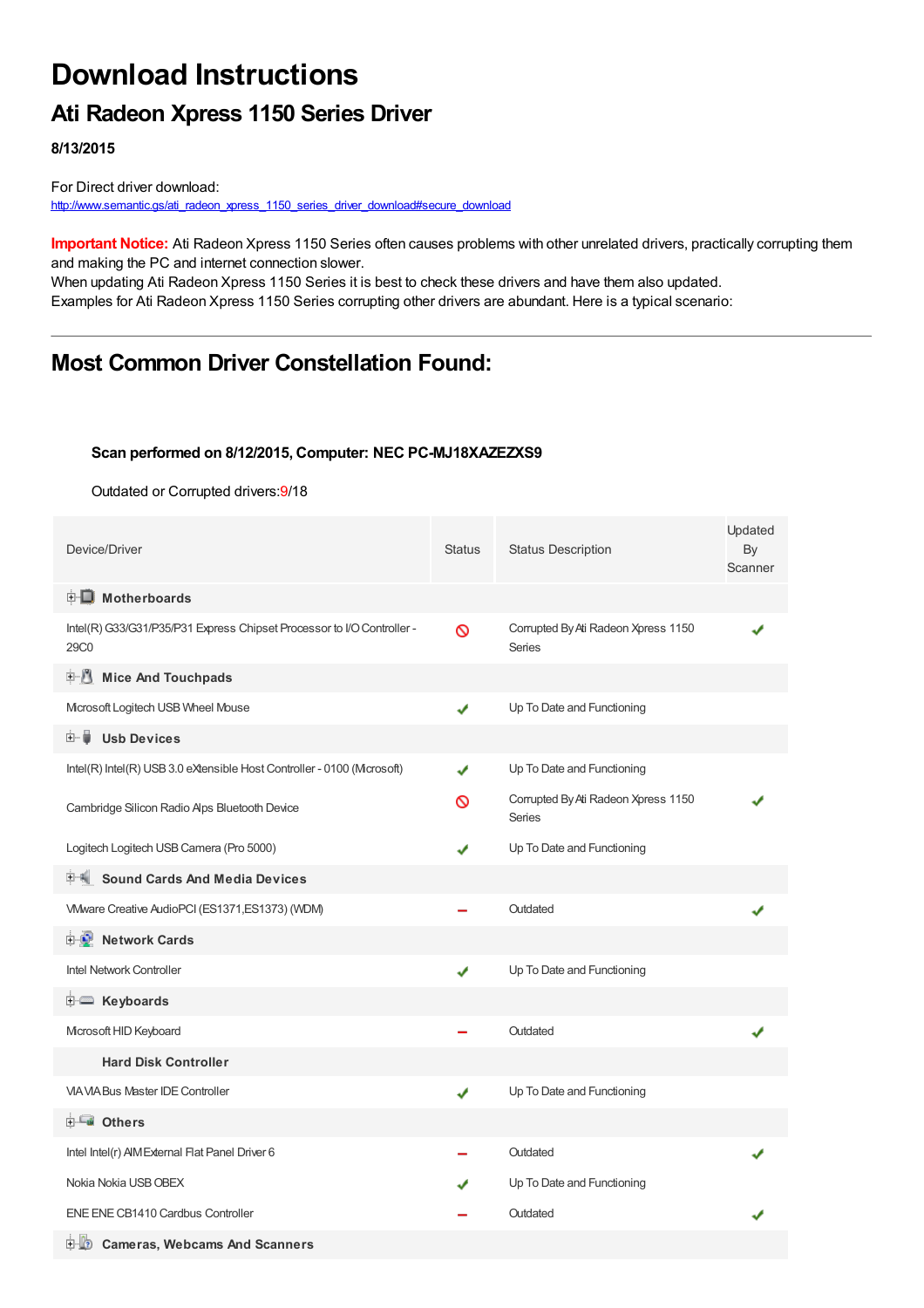| EPSON EPSON Stylus CX6400                                                         |               | Up To Date and Functioning                           |  |
|-----------------------------------------------------------------------------------|---------------|------------------------------------------------------|--|
| <b>Dideo Cards</b>                                                                |               |                                                      |  |
| Intel(R) 82945G Express Chipset Family (Mcrosoft Corporation -<br><b>WDDM1.0)</b> | ര             | Corrupted By Ati Radeon Xpress 1150<br><b>Series</b> |  |
| <b>E</b> Input Devices                                                            |               |                                                      |  |
| Logitech Logitech WingMan Digital Device                                          | ∾             | Corrupted By Ati Radeon Xpress 1150<br><b>Series</b> |  |
| <b>E-1</b> Port Devices                                                           |               |                                                      |  |
| hspa Modem Application3 port (COM6)                                               |               | Outdated                                             |  |
| <b>Monitors</b>                                                                   |               |                                                      |  |
| Sony Digital Flat Panel (1024x768)                                                | ✔             | Up To Date and Functioning                           |  |
| <b>E-</b> Mobile Phones And Portable Devices                                      |               |                                                      |  |
| <b>Acer NOKIA</b>                                                                 | $\mathcal{L}$ | Up To Date and Functioning                           |  |

# **Ati Radeon Xpress 1150 Series Driver Models:**

| <b>Driver Model</b>                                       | <b>Original</b><br><b>Upload Date</b> | Last<br><b>Modification</b> | <b>Driver File</b>                                                                 | <b>File</b><br>Size | <b>Most Compatible</b><br><b>Computer Model</b> | <b>Availabilty To</b><br><b>Scanner</b> |
|-----------------------------------------------------------|---------------------------------------|-----------------------------|------------------------------------------------------------------------------------|---------------------|-------------------------------------------------|-----------------------------------------|
| Ati Radeon Xpress 1150<br>Series K32667                   | 12/20/2014                            | 8/3/2015                    | rtwtcu-k32667.exe                                                                  |                     | 165kb Itautec LX202,                            | ✔                                       |
| Ati Radeon Xpress 1150<br><b>Series 40282.1</b>           | 11/2/2014                             | 8/1/2015                    | wihdqowv-40282.1.exe                                                               |                     | 203kb ASUS G70AB,                               |                                         |
| <b>Ati Radeon Xpress 1150</b><br><b>Series 30642.1</b>    | 1/25/2015                             | 8/7/2015                    | ati_radeon_xpress_1150_series-<br>144kb Sony VGN-FE570G,<br>30642.1.exe            |                     |                                                 | ✔                                       |
| Ati Radeon Xpress 1150<br><b>Series M21.1361.1</b>        | 7/22/2014                             | 8/5/2015                    | ati_radeon_xpress_1150_series-<br>72kb    HPGX606AA-UJWa6234.sc,<br>m21.1361.1.exe |                     |                                                 | ✔                                       |
| <b>Ati Radeon Xpress 1150</b><br><b>Series 4272.17</b>    | 10/18/2014                            | 8/1/2015                    | ati_radeon_xpress_1150_series-<br>38kb SAMSUNR610,<br>4272.17.exe                  |                     |                                                 |                                         |
| Ati Radeon Xpress 1150<br><b>Series 60079</b>             | 11/3/2014                             | 8/8/2015                    | ati_radeon_xpress_1150_series-<br>177kb Zoostorm7010-0064E<br>60079.exe            |                     |                                                 |                                         |
| <b>Ati Radeon Xpress 1150</b><br><b>Series 72820</b>      | 12/20/2014                            | 8/10/2015                   | asese-72820.exe                                                                    |                     | 102kb NEC PC-VY16GWZR4,                         | ✔                                       |
| Ati Radeon Xpress 1150<br><b>Series 23868</b>             | 10/28/2014                            | 8/9/2015                    | ati_radeon_xpress_1150_series-<br>111kb Lenovo ThinkCentre A70,<br>23868.exe       |                     |                                                 |                                         |
| <b>Ati Radeon Xpress 1150</b><br><b>Series A61.121.14</b> | 1/18/2015                             | 7/31/2015                   | ati_radeon_xpress_1150_series-<br>201kb I+P Pavilion ze2000,<br>a61.121.14.exe     |                     |                                                 |                                         |
| Ati Radeon Xpress 1150<br><b>Series 31.199</b>            | 1/5/2015                              | 8/4/2015                    | ati_radeon_xpress_1150_series-<br>21kb Sony VGN-C140FP,<br>31.199.exe              |                     |                                                 |                                         |
| Ati Radeon Xpress 1150<br><b>Series 632.172.1</b>         | 1/7/2015                              | 8/1/2015                    | ati_radeon_xpress_1150_series-<br>92kb Samsung SQ45/Q70CP200,<br>632.172.1.exe     |                     |                                                 |                                         |
| Ati Radeon Xpress 1150<br><b>Series 41.1072.1</b>         | 8/1/2014                              | 8/6/2015                    | ati_radeon_xpress_1150_series-<br>180kb Fujitsu FM/NP2HT3A,<br>41.1072.1.exe       |                     |                                                 |                                         |
| <b>Ati Radeon Xpress 1150</b><br><b>Series 43662.1</b>    | 8/4/2014                              | 8/6/2015                    | ati_radeon_xpress_1150_series-<br>43662.1.exe                                      | 45kb                | Lenovo Lenovo N500<br>Notebook,                 |                                         |
| Ati Radeon Xpress 1150<br><b>Series 2.11.1828</b>         | 9/5/2014                              | 8/1/2015                    | qvss-2.11.1828.exe                                                                 |                     | 60kb Lenovo 10385DG,                            |                                         |
| Ati Radeon Xpress 1150<br><b>Series 6401.13</b>           | 12/18/2014                            | 8/8/2015                    | ati_radeon_xpress_1150_series-<br>73kb Lenovo ThinkPad X301,<br>6401.13.exe        |                     |                                                 |                                         |
| Ati Radeon Xpress 1150<br><b>Series X3002.17</b>          | 1/26/2015                             | 8/7/2015                    | ati_radeon_xpress_1150_series-63kb<br>x3002.17.exe                                 |                     | HPHP EiteBook 6930p<br>Notebook PC,             |                                         |
| <b>Ati Radeon Xpress 1150</b><br><b>Series 602.198</b>    | 1/15/2015                             | 8/5/2015                    | ati_radeon_xpress_1150_series-<br>33kb Fujitsu LIFEBOOK UH574,<br>602.198.exe      |                     |                                                 |                                         |
| Ati Radeon Xpress 1150                                    | 014C1004A                             | 0191004E                    | ati_radeon_xpress_1150_series-300Lk LDV/C750AA AD7-0410GH                          |                     |                                                 | J                                       |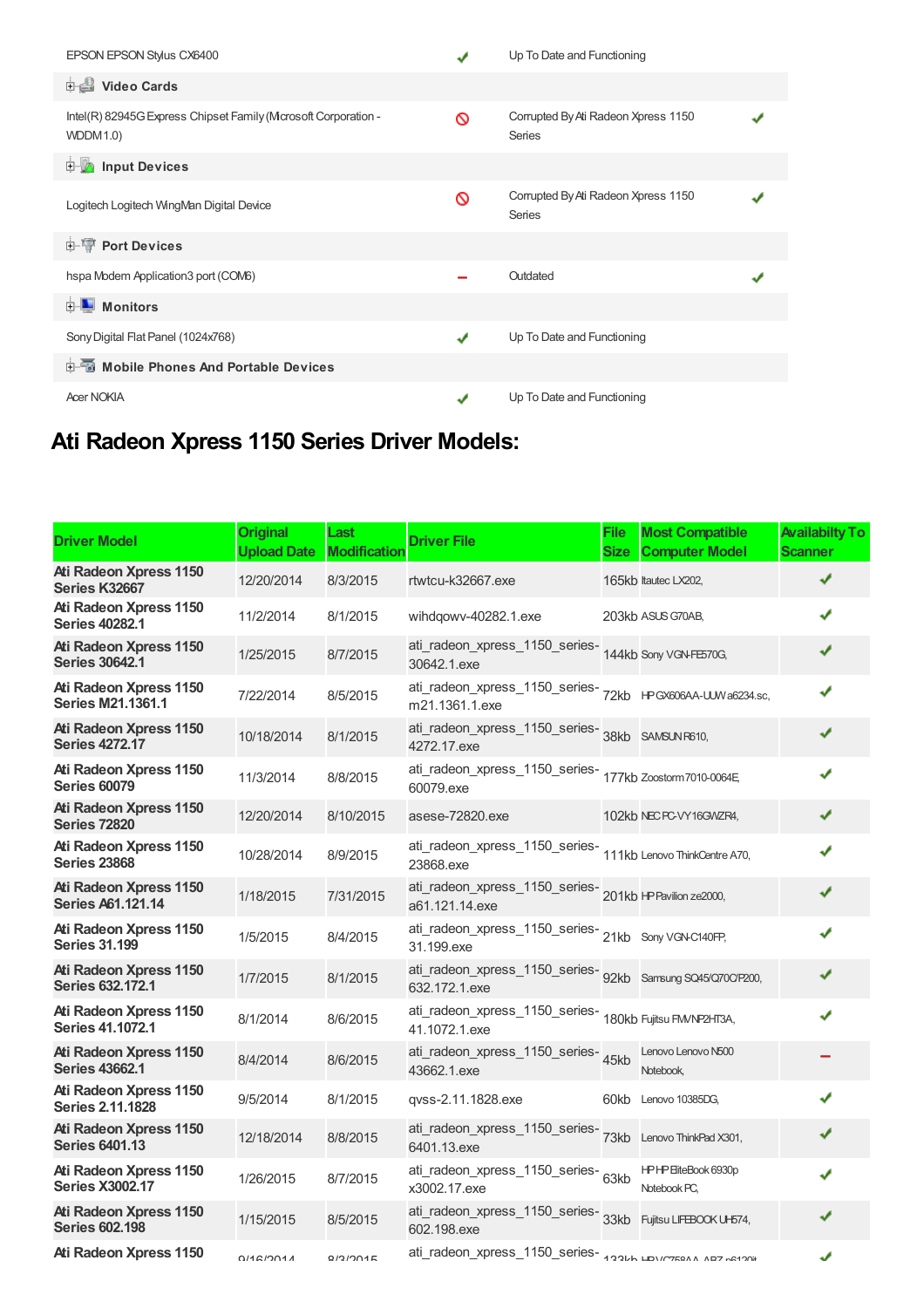| <b>Series 4301.14</b>                                  | $U = 100 \times 10^{14}$ | U / U / U / U | 4301.14.exe                                                                     | I JUNU FIT VIU JOHN-HIDL UU ILUIL,      |   |
|--------------------------------------------------------|--------------------------|---------------|---------------------------------------------------------------------------------|-----------------------------------------|---|
| <b>Ati Radeon Xpress 1150</b><br><b>Series 1.13266</b> | 10/10/2014               | 8/7/2015      | ati_radeon_xpress_1150_series-145kb<br>1.13266.exe                              | Compag KP296AA-ABE<br><b>SR5412ES.</b>  | ✔ |
| Ati Radeon Xpress 1150<br><b>Series B80777</b>         | 9/30/2014                | 8/3/2015      | ati_radeon_xpress_1150_series-<br>33kb Gigabyte MSH61P-EX,<br>b80777.exe        |                                         | ✔ |
| Ati Radeon Xpress 1150<br><b>Series 2.11.192.18</b>    | 10/25/2014               | 8/7/2015      | ati_radeon_xpress_1150_series-<br>28kb MSIR-7529,<br>2.11.192.18.exe            |                                         | ✔ |
| Ati Radeon Xpress 1150<br><b>Series 20481.1</b>        | 12/20/2014               | 8/6/2015      | ati_radeon_xpress_1150_series-<br>23kb Panasonic CF-C1BEAADR,<br>20481.1.exe    |                                         | ✔ |
| <b>Ati Radeon Xpress 1150</b><br><b>Series 3402.12</b> | 10/17/2014               | 8/6/2015      | sbaw-3402.12.exe                                                                | 178kb Lenovo 2429BH6,                   | ✔ |
| Ati Radeon Xpress 1150<br><b>Series 4322.19</b>        | 1/25/2015                | 8/9/2015      | drqyitezc-4322.19.exe                                                           | 207kb Packard Bell IMEDIA 9206,         | ✔ |
| Ati Radeon Xpress 1150<br><b>Series 71.1836</b>        | 11/4/2014                | 8/7/2015      | 71.1836.exe                                                                     |                                         | ✔ |
| Ati Radeon Xpress 1150<br><b>Series 73809</b>          | 9/17/2014                | 8/9/2015      | ati_radeon_xpress_1150_series-<br>166kb Lenovo 9622W4D,<br>73809.exe            |                                         | ✔ |
| <b>Ati Radeon Xpress 1150</b><br><b>Series I73730</b>  | 1/3/2015                 | 8/5/2015      | ati_radeon_xpress_1150_series-<br>68kb Sony SVT1113AJE<br>i73730.exe            |                                         | ✔ |
| Ati Radeon Xpress 1150<br><b>Series 2.11.1384</b>      | 9/4/2014                 | 8/7/2015      | ati_radeon_xpress_1150_series-<br>85kb Lenovo 20B00006MZ,<br>2.11.1384.exe      |                                         | ✔ |
| <b>Ati Radeon Xpress 1150</b><br><b>Series 7222.18</b> | 8/6/2014                 | 8/5/2015      | ati_radeon_xpress_1150_series-<br>49kb Gateway E3048,<br>7222.18.exe            |                                         | ✔ |
| Ati Radeon Xpress 1150<br>Series N62680                | 12/5/2014                | 8/2/2015      | ati_radeon_xpress_1150_series-<br>ati_radeon_xpress_1150_series-<br>181kb 14V,  | Toshiba SATELLITE C50-A-                |   |
| Ati Radeon Xpress 1150<br><b>Series 1.13727</b>        | 7/26/2014                | 8/8/2015      | ati_radeon_xpress_1150_series-<br>204kb WIFRO WV37455-0198,<br>1.13727.exe      |                                         | ✔ |
| Ati Radeon Xpress 1150<br><b>Series 82408</b>          | 10/5/2014                | 8/3/2015      | ati_radeon_xpress_1150_series-<br>84kb Lenovo ThinkPad Edge E530c,<br>82408.exe |                                         | ✔ |
| Ati Radeon Xpress 1150<br><b>Series 3262.16</b>        | 12/17/2014               | 8/5/2015      | ati_radeon_xpress_1150_series-<br>52kb HPG5317de,<br>3262.16.exe                |                                         | ✔ |
| Ati Radeon Xpress 1150<br>Series B1.11.122.10          | 11/15/2014               | 8/3/2015      | -b1.11.122.10.exe                                                               | 202kb NEC PC-MY26XRZJTSBJ,              |   |
| <b>Ati Radeon Xpress 1150</b><br><b>Series 32204</b>   | 9/22/2014                | 8/3/2015      | ati_radeon_xpress_1150_series-<br>148kb Lenovo ThinkCentre M81,<br>32204.exe    |                                         | ✔ |
| Ati Radeon Xpress 1150<br><b>Series 2.12202</b>        | 1/17/2015                | 8/5/2015      | ati_radeon_xpress_1150_series-<br>48kb    HPHPavilion dv9000,<br>2.12202.exe    |                                         | ✔ |
| Ati Radeon Xpress 1150<br><b>Series 731.170</b>        | 1/17/2015                | 8/7/2015      | ati_radeon_xpress_1150_series-<br>135kb Lenovo ThinkPad T430,<br>731.170.exe    |                                         |   |
| Ati Radeon Xpress 1150<br><b>Series 82041.1</b>        | 11/13/2014               | 8/5/2015      | xcjglby-82041.1.exe                                                             | 35kb HPHP 500 Notebook PC,              |   |
| Ati Radeon Xpress 1150<br><b>Series 72692</b>          | 11/25/2014               | 8/4/2015      | ati_radeon_xpress_1150_series-89kb<br>72692.exe                                 | Compaq DD376A-ABX 6660.<br>FI110,       |   |
| Ati Radeon Xpress 1150<br><b>Series 70801.1</b>        | 10/6/2014                | 8/5/2015      | ati_radeon_xpress_1150_series-<br>96kb<br>70801.1.exe                           | Toshiba SATELLITE A665,                 |   |
| Ati Radeon Xpress 1150<br>Series H62963                | 10/23/2014               | 8/5/2015      | ati_radeon_xpress_1150_series-21kb<br>h62963.exe                                | <b>MDGComputers Prism</b><br>Vx7500VTi, | ✔ |

### **Typical Driver constellation for scanned computers:**

#### **Data derived from 1160 scans made on these 385 computers from 9/24/2014 to 7/31/2015:**

SAMSUN N250P, HP AY020AA-ABL p6320f, Toshiba SATELLITE C850-A817, HP HP EliteBook 8440p, Toshiba Dynabook TX/77MBLK, AT COMFOR OFFICE I10 SI, IBM 8142LU2, IBM2669WCC, HP Compac Presario CQ57 Notebook PC, Toshiba SATELLITE C870-181, IBMIBMSystem x3200 -[7042C06, Toshiba SATALLITE A300, NEC NEC POWERMATE V6122, Lenovo ThinkPad T430, IBM System x3200 M3 -[7328EAG, Toshiba TECRAA2, Seneca PRO157094, HPGX709AA-ABMs3310la, IBM 8171Z5S, Compaq Presario 8141EA, NEC PC-VY16AEDERFW1, HP HP ProBook 4510s, HP Pavilion dv9000, Sony VGN-SZ77TN\_C, ECS PT880PRO-A, HP DA322A-ABZ434, HP PAVILION ZV6000, HP P6646at, Fujitsu FMVA42EWKS, HP Compaq Presario A900 KU048EA#ABENotebook PC, Lenovo ThinkPad X301, HP 810-019eb, CdcPointSpa MS-7277, Packard Bell EASYNOTE MV86, NEC PC-VY22MAZ7A, Sony VGN-CR21S\_P, IBM 1860WR7, NEC PC-MJ26EBZD1FSG, Fujitsu FMM RD50P, Packard Bell Imedia S3270, Lenovo ThinkPad X300, Samsung R510/P510, SonyVGN-AW420F, Fujitsu D2804-A1, IBYTEUdp gn naxos-i1l, Toshiba SATELLITEC855- 12Z, LGLW75-SGGV3,GIADAGIADA,HPHPPavilion DV6,NECPC-MJ29MLZ2JCSF,NECPC-LL700BS6R,HP WC734AA-ABD1130de, IBM8141KGR,HPKQ519AA-ABU IQ500.uk, ASUS BA5190,A500, Fujitsu FM/NFC60BJ, HallmarkComputer ViewMaster System, Compaq DD345A-ABS 6620 SV110, HP HP Pavilion dv6000, LG F1-2K39AB, IBM813135U, TAROXBusiness 5000BM, Packard Bell IMEDIAX96844,HPAV890AV-ABJ e9280jp, IBM1872W5A, MSI MS-6163, SonyVPCF13BFX,NEC VERSAL2101 RNB31065295, MSIU4-7302,HPP1029A-ABU7921, WIPROWSG37455V-0397,HPEC619AA-ABYa1130.dk,Dell Precision T5610, SonyVPCF13DGX, Panasonic CF-53JBLBY1M, IBMD945PLRN, Sony VGC-LS31N, HP KZ631AAR-ABAIQ505, Fujitsu FMML18B, IBM ThinkPad G40, HP 100-5152, Lenovo 6457WKW, Lenovo 3000 J200p Desktop, HP HP ProBook 6550b, Acer Aspire 5670, Panasonic CF-30CCQCZBM, Lenovo ThinkPad Edge E520, HP 23-f390, HP 610-1110es, LG